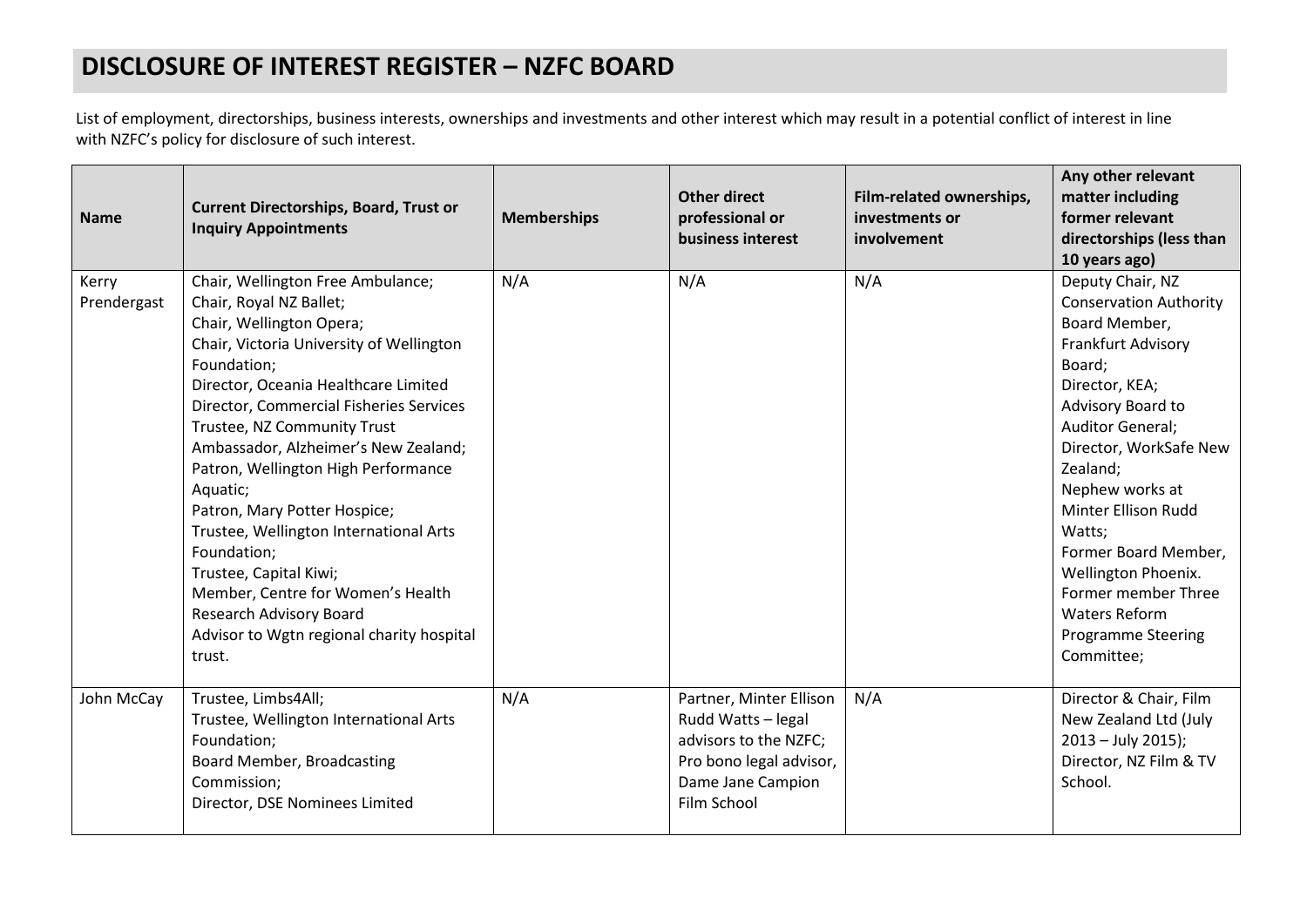| <b>Name</b>          | <b>Current Directorships, Board, Trust or</b><br><b>Inquiry Appointments</b>                                                                                                                                                                                                                                                                                                                                                                  | <b>Memberships</b>                                                                                     | <b>Other direct</b><br>professional or<br>business interest                          | Film-related ownerships,<br>investments or<br>involvement | Any other relevant<br>matter including<br>former relevant<br>directorships (less than<br>10 years ago)                                                                                                                                                                                                                                                                                                                                                                                                                                                     |
|----------------------|-----------------------------------------------------------------------------------------------------------------------------------------------------------------------------------------------------------------------------------------------------------------------------------------------------------------------------------------------------------------------------------------------------------------------------------------------|--------------------------------------------------------------------------------------------------------|--------------------------------------------------------------------------------------|-----------------------------------------------------------|------------------------------------------------------------------------------------------------------------------------------------------------------------------------------------------------------------------------------------------------------------------------------------------------------------------------------------------------------------------------------------------------------------------------------------------------------------------------------------------------------------------------------------------------------------|
| Paula Jalfon         | Director, Remarkable Projects Ltd;<br>Trustee, Film Otago Southland;                                                                                                                                                                                                                                                                                                                                                                          | Member, British<br>Academy of Film and<br><b>Television Arts;</b><br>Member, European<br>Film Academy. | N/A                                                                                  | Executive Producer, Scala<br>Club Cinema - The Movie!     | N/A                                                                                                                                                                                                                                                                                                                                                                                                                                                                                                                                                        |
| <b>Brett O'Riley</b> | Managing Director, O'Riley Consulting<br>Group Ltd;<br>Trustee, The Launching Pad Trust<br>Director, Wine Grenade Ltd;<br>Director Dotterel Technologies Ltd;<br>Limited Partner, Tuhua Fund;<br>Chief Executive, Employers &<br><b>Manufacturers Association</b><br>Co-Chair Advanced Manufacturing<br><b>Industry Transformation Plan</b><br>Trustee, Pathway to Employment Trust<br>Regional Director, Oceania<br><b>World Bowls Board</b> | Member, Pacific Pay<br>Gap Inquiry Reference<br>Group.                                                 | Advisor, Tata<br><b>Consultancy Services;</b><br>Doc Edge is tenant of<br><b>EMA</b> | N/A                                                       | Former Chief Executive,<br>Auckland Tourism,<br><b>Events and Economic</b><br>Development;<br><b>Former Deputy Chief</b><br>Executive, Ministry of<br>Science and Innovation;<br>Former Chief Executive,<br><b>NZICT Group;</b><br>Former Member,<br>RFONZ;<br>Former Board Member,<br>EDANZ;<br>Former Member, Hi-<br>Tech Trust.<br>Former Director, City<br>Senior School Ltd;<br>Former Director, O'Riley<br>Investments<br>Former Chair, Hapi PGP<br>Project<br>Former board Member,<br>Pacific Economic<br><b>Cooperation Council (NZ</b><br>Branch) |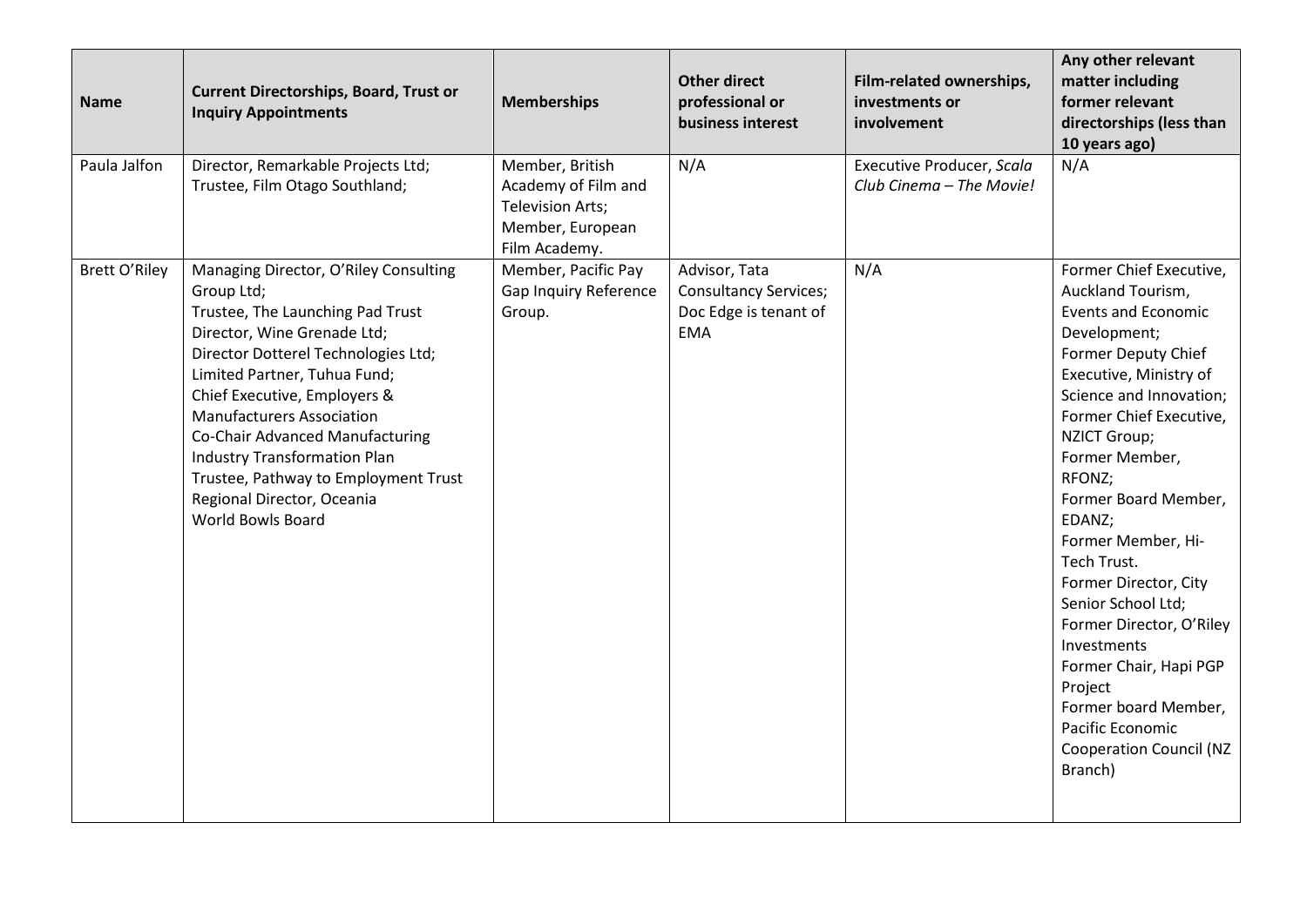| <b>Name</b>       | <b>Current Directorships, Board, Trust or</b><br><b>Inquiry Appointments</b>                                                                                                                                                                               | <b>Memberships</b>                                     | <b>Other direct</b><br>professional or<br>business interest | Film-related ownerships,<br>investments or<br>involvement                                                                                                                                                                                   | Any other relevant<br>matter including<br>former relevant<br>directorships (less than<br>10 years ago)                                                                            |
|-------------------|------------------------------------------------------------------------------------------------------------------------------------------------------------------------------------------------------------------------------------------------------------|--------------------------------------------------------|-------------------------------------------------------------|---------------------------------------------------------------------------------------------------------------------------------------------------------------------------------------------------------------------------------------------|-----------------------------------------------------------------------------------------------------------------------------------------------------------------------------------|
| Sandra<br>Kailahi | Director of Production, Kingston<br><b>Productions Ltd</b>                                                                                                                                                                                                 | Member of the PISA<br>Pacific Island Screen<br>Artists | N/A                                                         | Feature film documentary<br>For My Father's Kingdom;<br>Co- Producer, One Winter;<br>Producer, Testimony (2022<br>Loading Docs).                                                                                                            | Former Board Member,<br><b>Auckland Museum</b><br>Trust;<br>Former Chair of the<br>Pacific Advisory Group;<br>Former member of<br><b>Strong Public Media</b><br>Governance Group. |
| Ant Timpson       | Founder/Director, 48 Hours<br>Board Member, True Crime Film Festival<br>NZ Film Awards                                                                                                                                                                     | N/A                                                    | Programmer, NZIFF<br>Consultant, Big Screen<br>Symposium    | Feature film, Come to<br>Daddy, Director;<br>The David Farrier Project,<br><b>Executive Producer;</b><br>Strange Relations,<br>Producer;<br>Salamander Lives Twice,<br>Director;<br>Phoenix, Exec Producer;<br>Bookworm,<br>Writer/Director | N/A                                                                                                                                                                               |
| Pania Gray        | Director, CORE Education Ltd<br>Director, Education Services Ltd<br>Independent Member, Te Matawai Audit<br>& Risk Committee<br>Deputy Chair, NZQA<br>Board Trustee- Māori Education Trust<br>Independent member of the MOH Risk &<br>Assurance Committee. |                                                        | N/A                                                         | N/A                                                                                                                                                                                                                                         | Former Independent<br>Member, Ministry of<br><b>Education Future</b><br><b>Education Programme</b><br>Governance Board.                                                           |